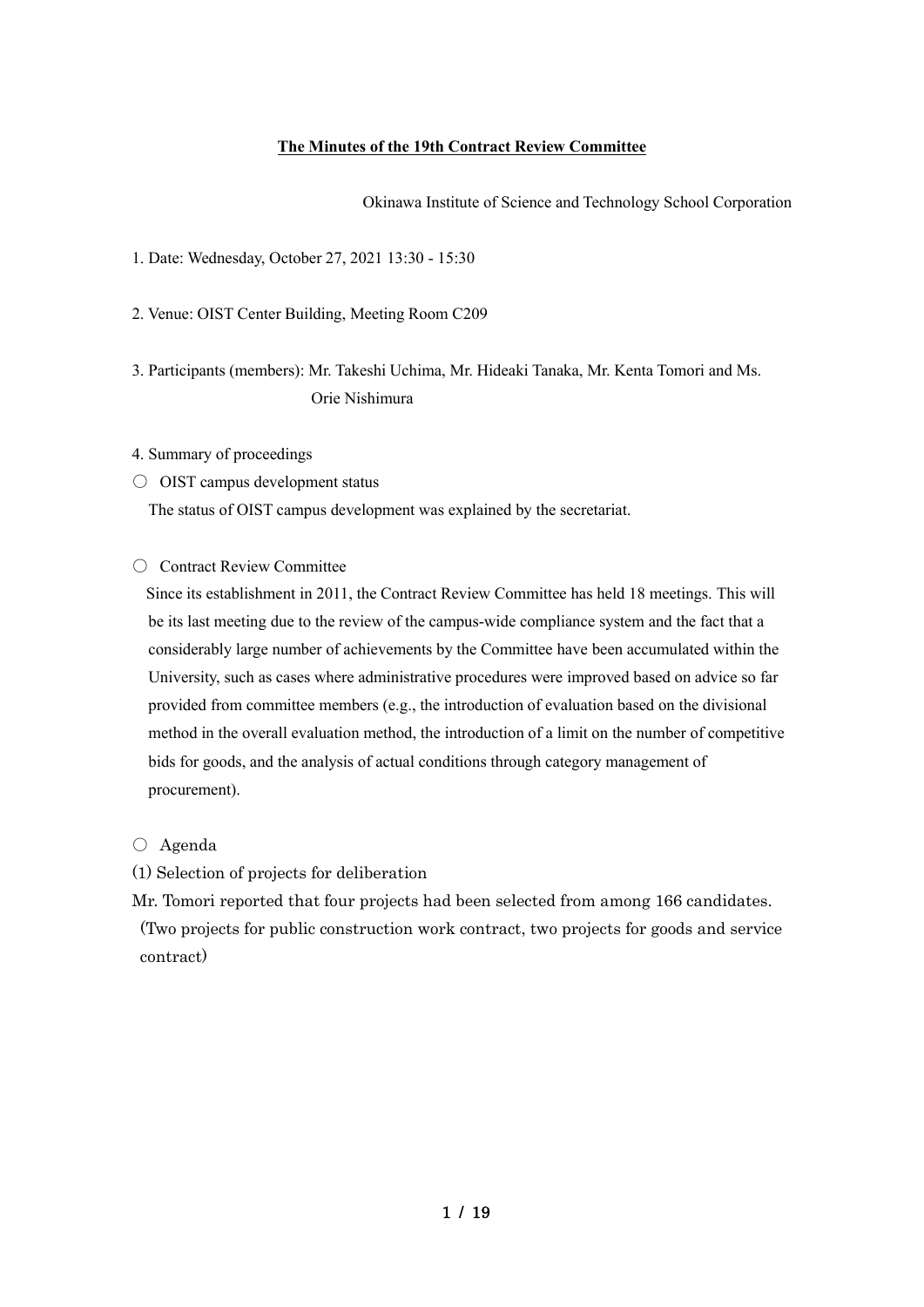#### Reasons for selecting the agenda items

Committee member in charge: Mr. Tomori

【Contract for public construction】

1. General competitive bidding (lowest price contract award method) Bridge No. 9 Superstructure Work at Okinawa Institute of Science and Technology Graduate University

[Reason for the selection] This project was selected to confirm the details of the lower bid amount survey

2. Negotiated contract method (special negotiated contract) Lab 5 Building Work at Okinawa Institute of Science and Technology Graduate University (Part 2)

[Reason for the selection] This project was selected because it is a high-value project, and to confirm the rationale for it being a negotiated contract (construction work closely related to the contract for which the contractor was selected in and before the previous fiscal year) and the way of thinking towards such things as budgeting, designing, and pricing for large-scale, multi-year contract work.

【Contract for goods and services】

3. Negotiated contract method (special negotiated contract) Purchase of a set of AV equipment

[Reason for the selection] This project was selected to confirm the rationale for it being a negotiated contract (one and only sales channel that can provide the equipment).

4. Negotiated contract (special negotiated contract)

Outsourcing of supply store management and supply management and operation of shared consumables

[Reason for the selection] This project was selected to confirm the rationale for it being a negotiated contract (continuing contract).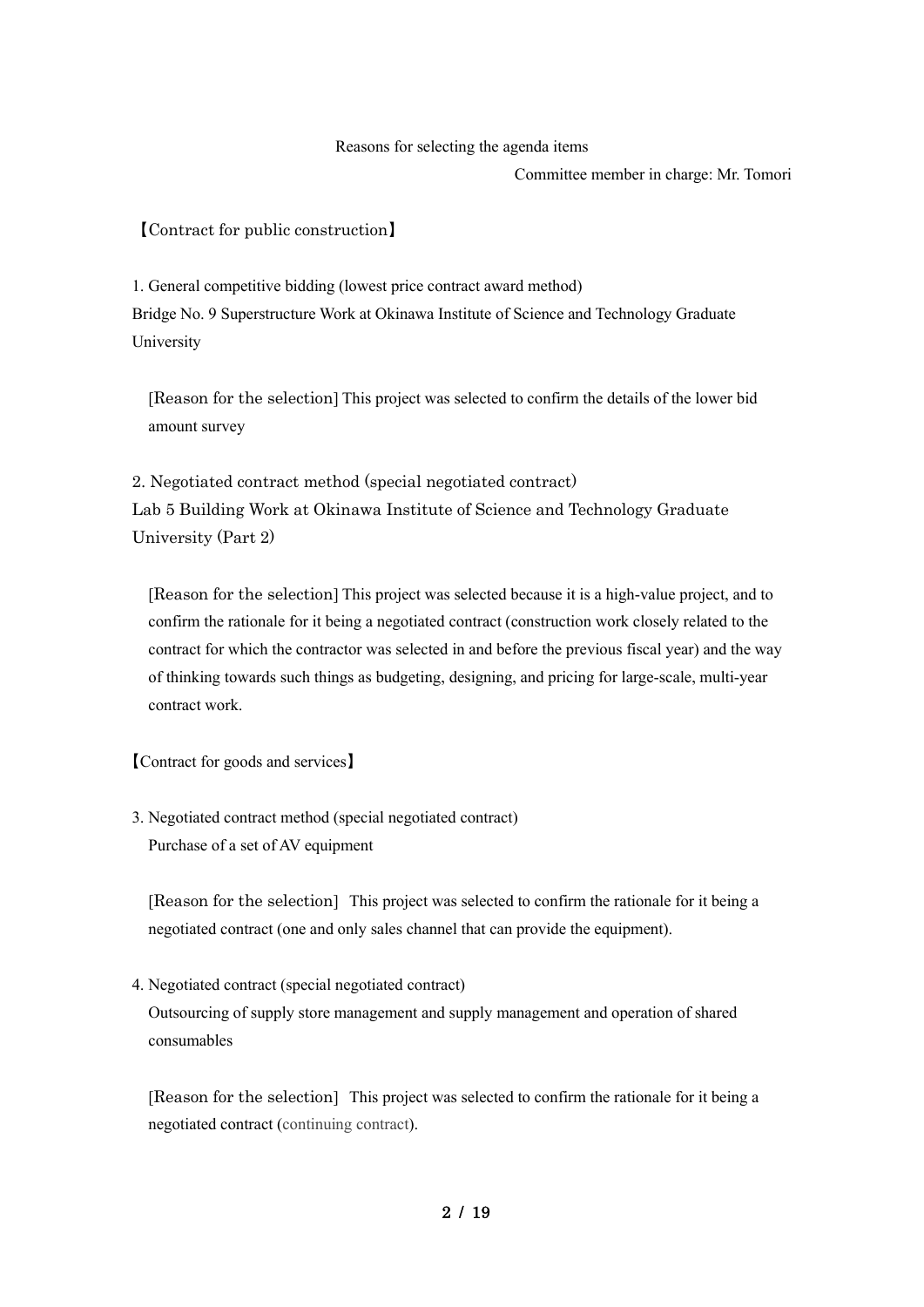(2) Deliberation regarding individual agenda items

① General competitive bidding

Bridge No. 9 Superstructure Work at Okinawa Institute of Science and Technology Graduate University

- 1. 1. Summary of construction work
	- This is a superstructure work of the Bridge No. 9 required for the Lab 5 building work, which includes infrastructure piping attachment.
- 2. Bid Participation Status
	- A general competitive bidding was conducted, and five parties participated in the bidding.
- 3. Results of the bidding
	- The lowest bid price was lower than the lower bid amount survey standard price set by the University.
	- The lowest bidder's bid price was 72.9% of the target price.
	- Overall, three of the five bidders were below the lower bid amount survey standard price.
	- The target price was set by an external consultant based on the estimation standards, construction prices, and other estimation materials.
	- We conducted an interview with the lowest bidder based on the University regulations.
- 4. Reasons for the low bid amount
	- The overall construction costs were reduced by estimating based on the results of the construction work of Bridge No. 8 awarded in FY2018.
	- The contractor was able to reduce outsourcing costs because they have their own equipment for erecting bridge girders and transport such equipment by their own vehicles.
	- The contractor was able to reduce labor costs as they had other construction project in Okinawa Prefecture and their technical staff stayed in Okinawa.
	- The contractor was able to reduce materials and labor costs through good cooperative relationships with local companies.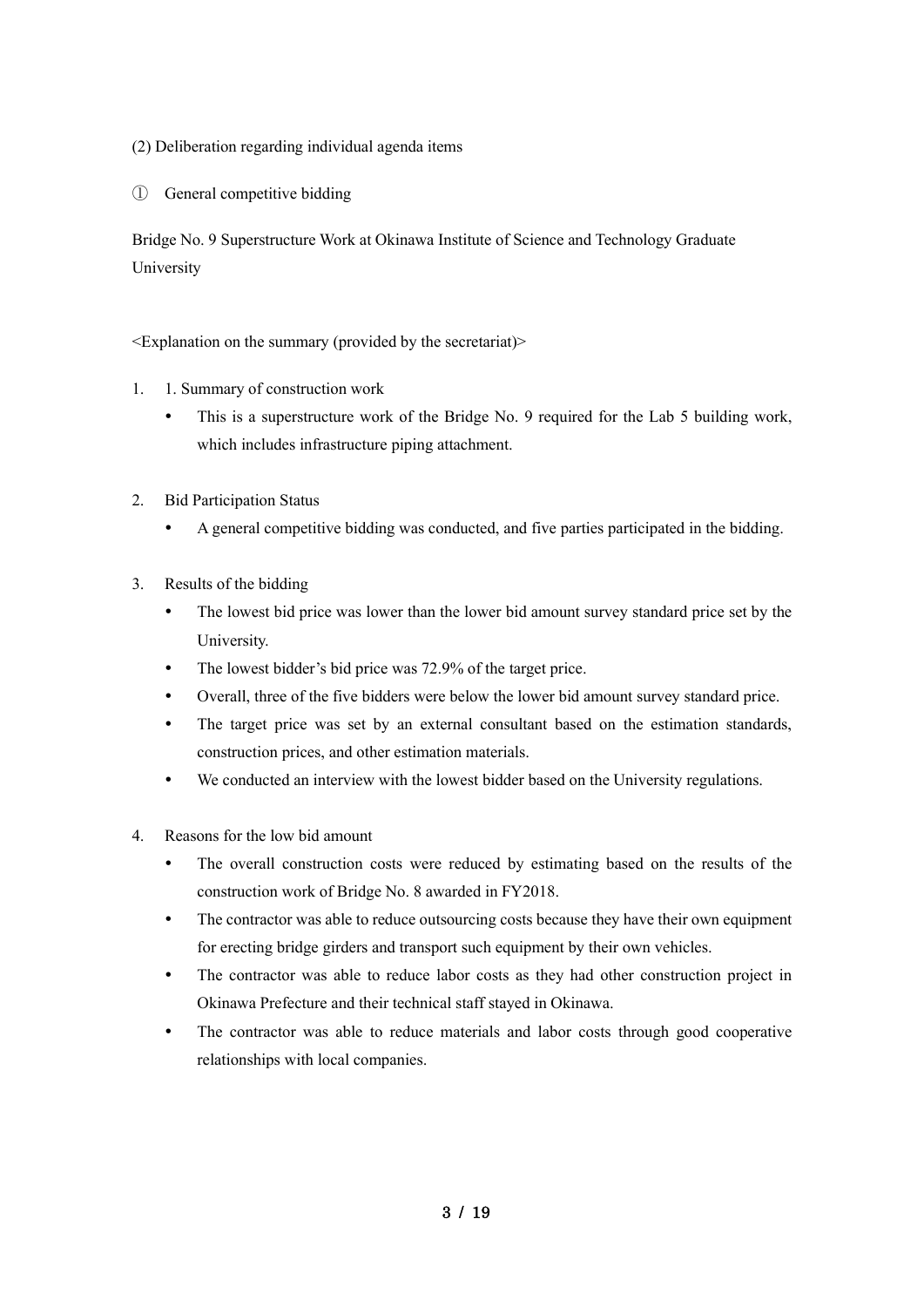| Opinions and comments of the                        | Explanation provided by the secretariat                                                 |
|-----------------------------------------------------|-----------------------------------------------------------------------------------------|
| Committee                                           |                                                                                         |
| I hear that, in general, discrepancies between the  | The ratios of the five bidders' bid prices to the                                       |
| target price and the actual bid price are rare      | target price (bid ratios) are as follows.                                               |
| because the same estimation method is used, but     | Lowest bid price: 72.9%                                                                 |
| in this case, three of the five bidders submitted   | 2nd place: 73.2%                                                                        |
| bids that were nearly 70 million yen lower than     | 3rd place: 76.2%                                                                        |
| the target price. What are the possible causes of   | 4th place: 81.5%                                                                        |
| this?                                               | 5th place: 81.8%                                                                        |
|                                                     |                                                                                         |
|                                                     | The contractor of this project was also awarded                                         |
|                                                     | the construction of Bridge No. 8 in FY2018,                                             |
|                                                     | with a bid ratio of 79%. In that case, there were                                       |
|                                                     | only two bidders. This time, there were five                                            |
|                                                     | bidders, which suggests that bridge builders                                            |
|                                                     | were actively making efforts to win the contract.                                       |
| Is it possible for bid participants to know the     | The number of participants is not disclosed                                             |
| number of participants?                             | (until the determination of a successful bidder                                         |
|                                                     | and the conclusion of the contract); however, it                                        |
|                                                     | can be predicted through the question-and-                                              |
|                                                     | answer session. (The contract information is                                            |
|                                                     | released after the bidding, and accordingly it is                                       |
|                                                     | possible for them to know the number of bid                                             |
|                                                     | participants at that point.)                                                            |
|                                                     | As for the estimation of the bid amount, is it When we checked the breakdown of the bid |
| correct to understand that each company has         | amount of the contractor, we found that general                                         |
| accumulated construction experience and know-       | administrative<br>which<br>expenses,<br>and<br>are                                      |
| how and that accordingly it is difficult to reflect | expenses used to generate revenue for the                                               |
| it the target price?                                | company, were kept low.                                                                 |
| What kind of measures do you plan to take in the    | We will calculate target prices based on the unit                                       |
| future in setting target prices?                    | prices publicly released by the Ministry of Land,                                       |
|                                                     | Infrastructure, Transport and Tourism, and                                              |
|                                                     | Okinawa Prefecture. If the bidding results in a                                         |
|                                                     | low bid amount, we will conduct a lower bid                                             |
|                                                     | amount survey to ensure whether proper                                                  |
|                                                     | performance is possible.                                                                |
| Is the consultant who estimated the target price    | The consultant is not present during the survey.                                        |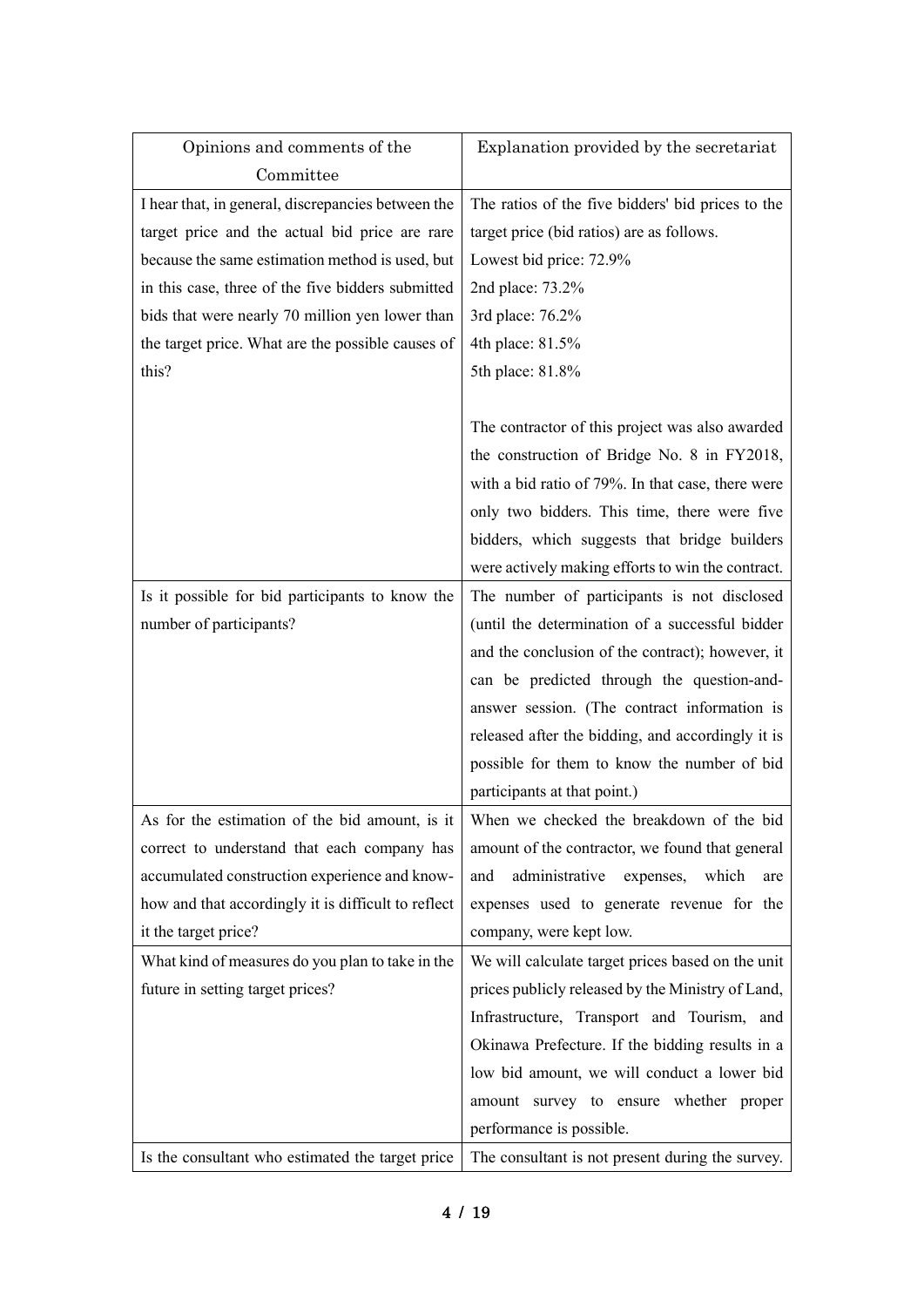| also present to investigate the strength and         | Necessary specifications are included in the        |
|------------------------------------------------------|-----------------------------------------------------|
| durability of materials during the lower bid         | specifications, drawings, and other documents.      |
| amount survey?                                       | In the lower bid amount survey, we investigate      |
|                                                      | whether the estimation in the document for          |
|                                                      | breakdown of the bid price is properly done.        |
| Is there a system for conducting lower bid           | Basically, we conduct lower bid amount surveys      |
| amount surveys internally at OIST?                   | internally at OIST; however, we may request a       |
|                                                      | consultant to conduct the survey, if necessary.     |
|                                                      |                                                     |
|                                                      | The contractor for this project had experience in   |
|                                                      | the construction of the No. 8 Bridge, and           |
|                                                      | therefore there were no concerns about whether      |
|                                                      | they could execute the project properly.            |
| Have there been any cases where estimation was       | In the past, there was a case where errors in       |
| not considered to be appropriate as a result of a    | estimation were discovered as a result of a lower   |
| lower bid amount survey?                             | bid amount survey. In that case, we signed a        |
|                                                      | contract with the runner-up.                        |
| Attachment 1 of Article 13 (Lower Bid Amount         | Since this project falls under the range of 70%     |
| of<br>the<br>Contract<br>Management<br>Survey)       | or more but less than 80% of the target price,      |
| Stipulations stipulates that the financial status of | these stipulations of the University stipulate that |
| the bidder is also subject to the survey.            | an investigation based on interviews shall be       |
| There is no mention of this in the minutes of the    | conducted, and therefore we did not conduct the     |
| interviews for this project; however; did you        | survey specified in Attachment 1. If the target     |
| conduct a survey on the financial status?            | price is less than 70%, we shall conduct the        |
|                                                      | survey specified in Attachment 1.                   |

② Negotiated contract (public recruiting method) Lab 5 Building Work at Okinawa Institute of Science and Technology Graduate University (Part2)

- 1. Summary of construction work
	- Construction of ancillary facilities and cleanroom in the Lab 5
- 2. Reasons for a negotiated contract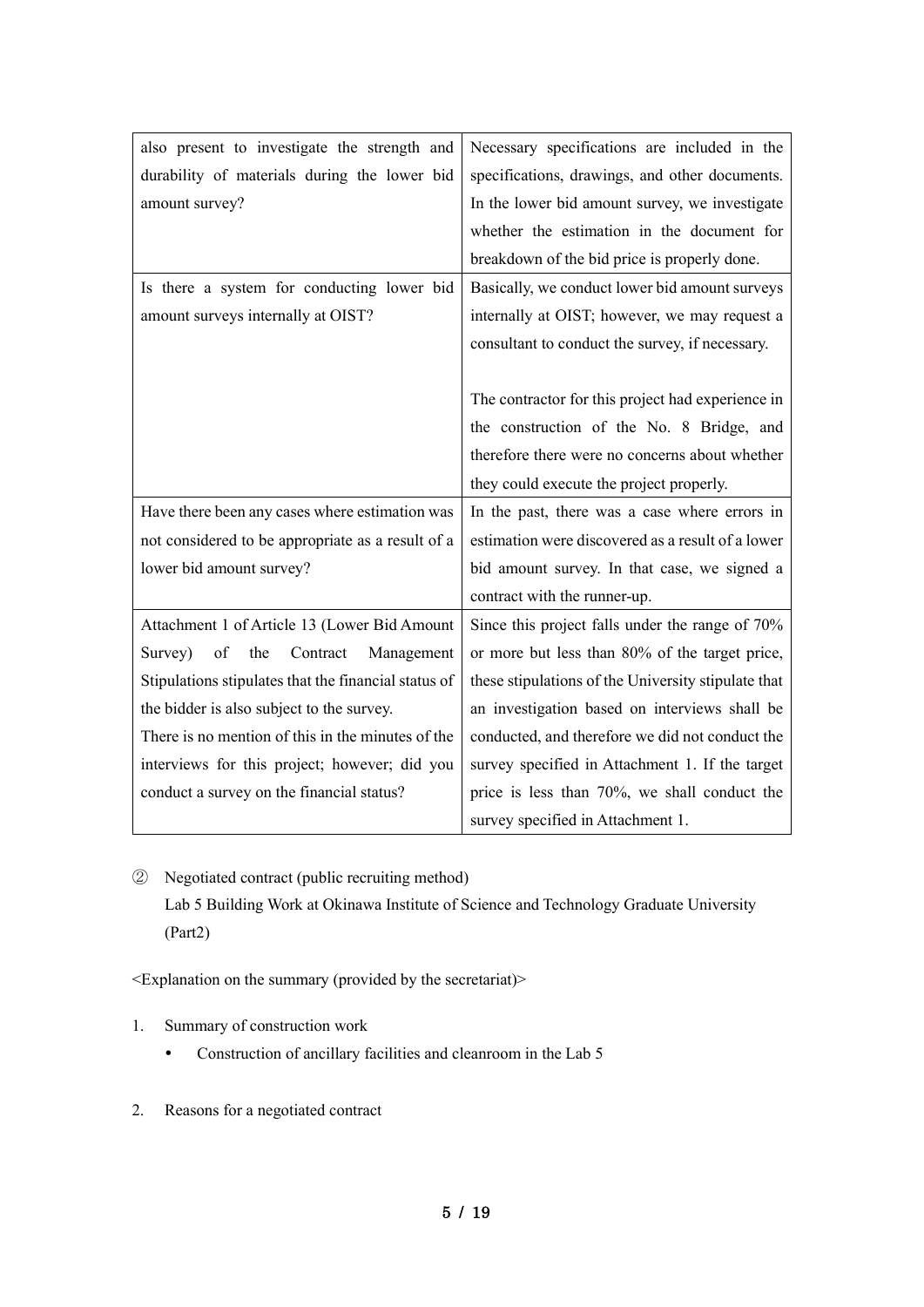- The scope of this construction project covers the detailed design of the previous construction project whose contract was concluded under the design-build order system and is directly related to the previous construction project.
- Takenaka JV, the contractor of the previous construction work grasps the contents of the detailed design and is currently carrying out the previous construction project.
- Because this case falls under the category of "cases where the nature or purpose of the Procurement Case does not permit competition" as stipulated in Article 14, Paragraph 1, Item (1) of the Contract Management Stipulations, a negotiated contract was concluded with the contractor of the previous construction project.
- 3. Our approaches towards budgeting, designing, pricing, and other matters for large-scale, multiyear contract construction work
	- As for a large-scale and long-term construction work, subsidies for construction through the act of bearing liabilities with the national treasury funds shall be used.
	- In the case of large-scale projects, budget requests shall be made so that designing can be carried out in the fiscal year prior to the commencement of the construction and the construction can be commenced in the following fiscal year.
	- For the Lab 5, the basic design was conducted in FY2018, and the budget for detailed design and construction work was appropriated with a supplementary budget at end of FY2018 and the budget which is appropriated in multiple fiscal years.
	- In FY2019, the contract was executed, and the construction work was commenced.
	- In many cases, when the budget is requested as facility development expenses, the detailed design and construction work are treated as a set.
	- It is difficult to get the exact construction cost at the time of budget request.
	- It usually takes about two years from the time of the budget appropriation request, budgeting, and detailed design to the actual commencement of construction.
	- Actual costs may exceed the initially estimated costs due to fluctuations in market trends and prices during that time.
	- If the budget is insufficient, specifications will have to be revised (reduced).
	- In addition, it can be influenced by policies such as front-loading of the budget or budget reductions.
	- Also for this construction work, subsidies for facility development were appropriated in the supplementary budget at the end of FY2020.
	- This construction work is to install the ancillary facilities that were eliminated from the "Part 1" of the construction work due to budget constraints.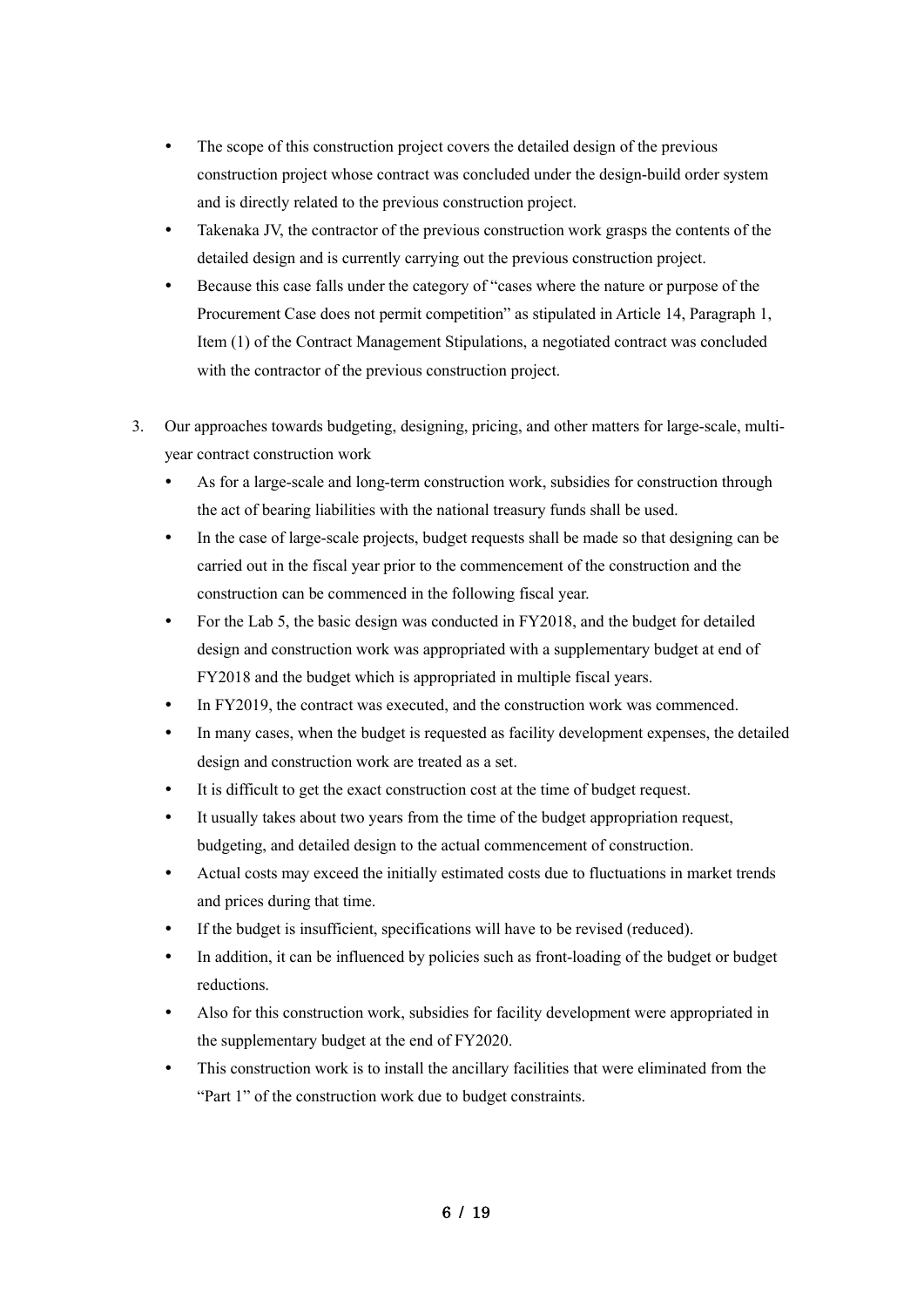| Opinions and comments of the                       | Explanation provided by the secretariat              |
|----------------------------------------------------|------------------------------------------------------|
| Committee                                          |                                                      |
| Is it correct to understand that a negotiated      | The previous construction project was awarded        |
| contract was executed with Takenaka JV,            | for both design and construction using the           |
| because Takenaka JV, which was awarded the         | design-build method. The scope of the design         |
| previous construction project, is aware of the     | includes the detailed design of this project. This   |
| construction details?                              | project is the construction contract for part of the |
|                                                    | said detailed design.                                |
| Is it because of the budget that this construction | At the budgeting stage, a budget appropriation       |
| work was not included in the previous              | request was made for the previous construction       |
| construction project?                              | project including this project; however, the         |
|                                                    | budget corresponding to this project was cut.        |
|                                                    | After that, this project was budgeted in the next    |
|                                                    | fiscal year, and therefore we executed a             |
|                                                    | negotiated contract regarding this project.          |
| The contract amount for this project is 100% of    | The design-build method was adopted for the          |
| the target price; what was the successful bid rate | previous construction project to select the          |
| for the previous construction project?             | designer and contractor. Since the contract          |
|                                                    | amount was determined through negotiations,          |
|                                                    | the successful bid rate was 100%.                    |
|                                                    |                                                      |
|                                                    | With regard to the fact that the rate regarding      |
|                                                    | this project is 100%, we obtained quotes for this    |
|                                                    | project as a reference when we publicly solicited    |
|                                                    | for the previous project. The target price for this  |
|                                                    | project was determined by examining the details      |
|                                                    | of the quotes and therefore it was the same as the   |
|                                                    | contract price.                                      |
| Did you conduct price negotiations also for this   | The reference quotes for this project were           |
| project?                                           | obtained prior to the detailed design. The           |
|                                                    | detailed design was carried out using the            |
|                                                    | reference quotes as the target amount. After the     |
|                                                    | detailed design, we closely examined as to           |
|                                                    | whether the reference quotes were prepared           |
|                                                    | using the same unit prices as those used for the     |
|                                                    | previous project.                                    |
| Do the reference quotes indicate the "Quotation"   | This material shows a comparison of quotes of        |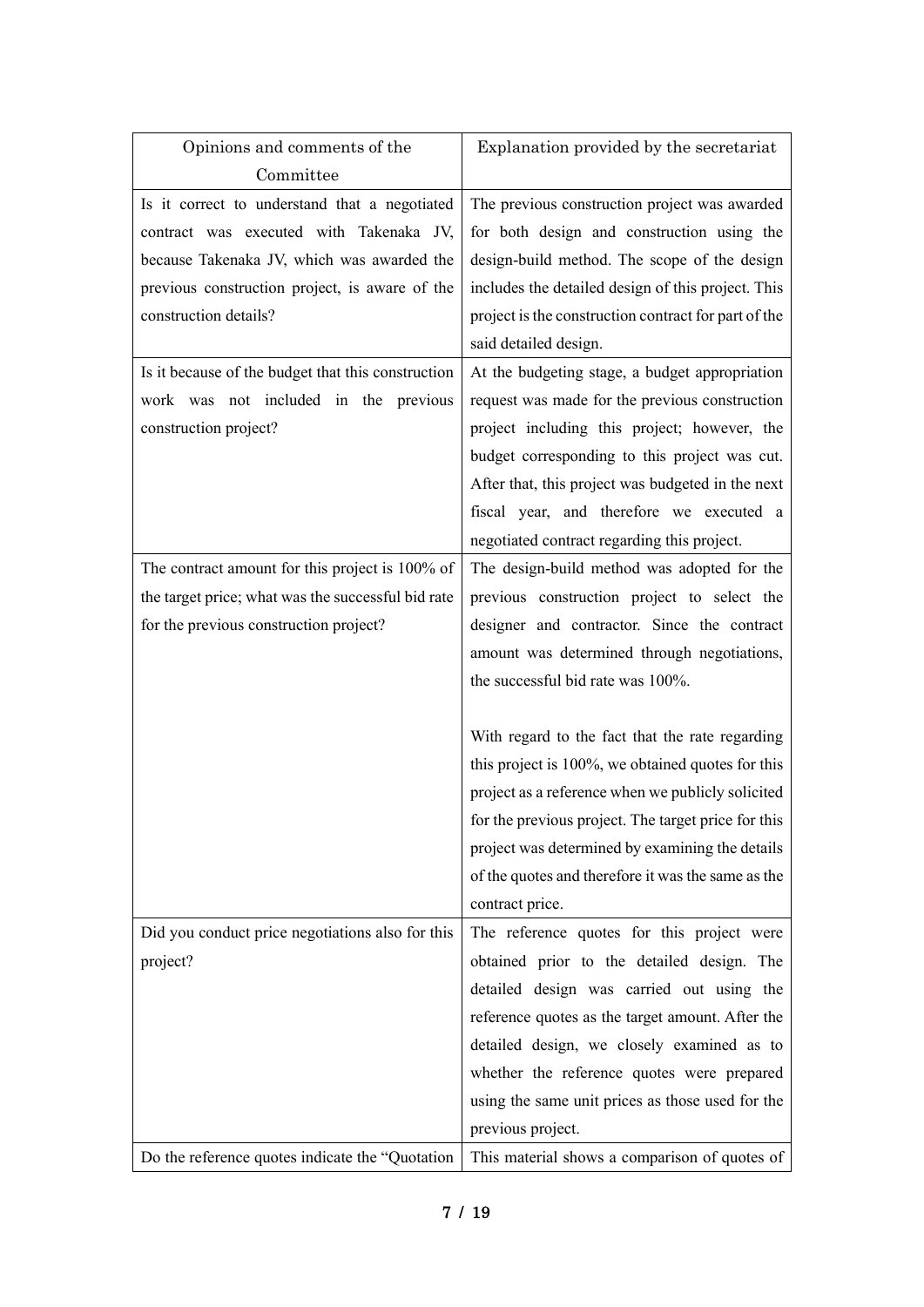| Comparison Chart" of "Deliberation 3: Lab5          | the construction costs for this project, conducted |
|-----------------------------------------------------|----------------------------------------------------|
| Part 2 9/29" in the explanatory material? Were      | after the detailed design.                         |
| they obtained as a reference during the public      |                                                    |
| solicitation phase of the previous project?         | Kume Sekkei was awarded the contract for the       |
|                                                     | basic design and part of the detailed design. The  |
|                                                     | cost estimates calculated by Kume Sekkei shall     |
|                                                     | become the figures in the "Kume Sekkei's           |
|                                                     | Design Document Amount" section of this            |
|                                                     | quotation comparison chart. Based on this          |
|                                                     | information, we publicly solicited the detailed    |
|                                                     | design and construction costs of the main body     |
|                                                     | of LAB 5 through the design-build method.          |
|                                                     |                                                    |
|                                                     | The figures stated in the "quote by Takenaka"      |
|                                                     | section<br>Corporation"<br>of<br>the<br>quotation  |
|                                                     | comparison chart are not reference prices          |
|                                                     | obtained at the time of the previous construction  |
|                                                     | project, but rather amounts that Takenaka          |
|                                                     | Corporation re-estimated after the detailed        |
|                                                     | design.                                            |
| If the budget allows, I think it would be           | We obtained quotes from Takenaka Corporation       |
| reasonable if the cost of this construction project | twice: when the previous construction project      |
| could be proposed together with the cost of the     | was awarded and after the detailed design.         |
| previous project at the stage of public             | We obtained a quote including this project when    |
| solicitation of the previous project.               | the previous construction project was awarded,     |
|                                                     | and we obtained a more accurate quote again        |
| For materials, labor and other costs that are       | after the detailed design. We have checked the     |
| affected by market conditions, if it is possible to | details of both of them to make sure there was     |
| add a buffer in the estimate, I think it is         | no problem.                                        |
| reasonable to propose a price that includes this    |                                                    |
| construction project.                               |                                                    |
|                                                     |                                                    |
| figures provided by Takenaka<br>the<br>Are          |                                                    |
| Corporation those calculated after the previous     |                                                    |
| construction phase, rather than those calculated    |                                                    |
| at the time of the said phase?                      |                                                    |
| If the previous construction project has already    | Kume Sekkei's quoted price serves<br>as a          |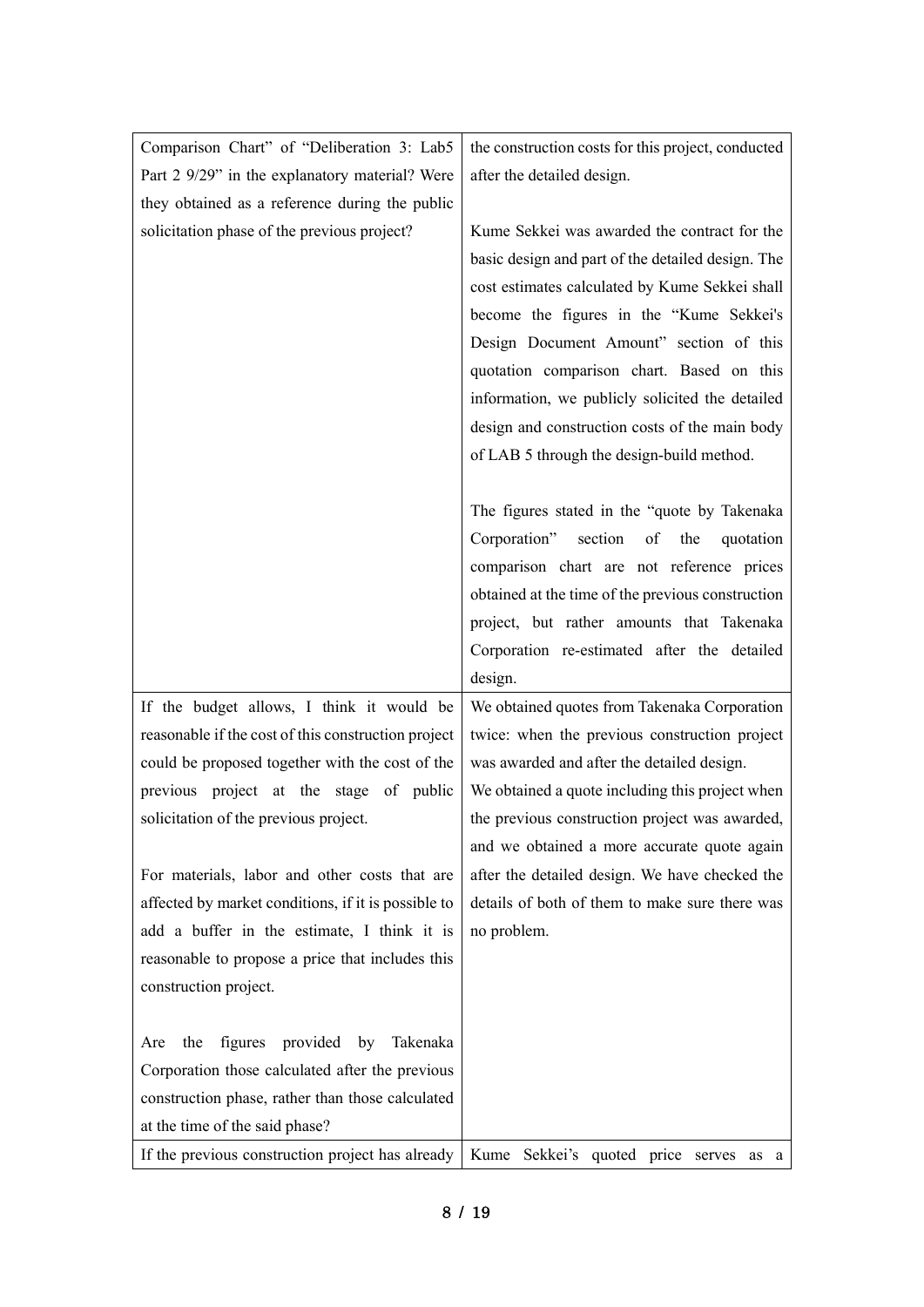| been awarded, isn't there any risk that a            | checking mechanism, and accordingly the price     |
|------------------------------------------------------|---------------------------------------------------|
| negotiated contract can be executed for the          | is regulated.                                     |
| construction cost of this project at the             |                                                   |
| contractor's asking price?                           |                                                   |
| Do you take a similar approach for large-scale,      | We have introduced the design-build method for    |
| multi-year construction projects?                    | the first time at the time of the construction of |
|                                                      | LAB 5. In a situation where construction prices   |
|                                                      | are skyrocketing in Okinawa Prefecture, it is     |
|                                                      | difficult to select contractors for multi-year    |
|                                                      | construction projects through bidding due to      |
|                                                      | problems such as a shortage of workers. The       |
|                                                      | advantage of adopting the design-build method     |
|                                                      | is that materials and human resources can be      |
|                                                      | prepared in advance since construction will       |
|                                                      | commence one year later. If there are no          |
|                                                      | budgetary problems, we would like to adopt the    |
|                                                      | design-build method for large-scale construction  |
|                                                      | projects also in the future.                      |
| In the case of the design-build method, does the     | Basically, it will be borne by the contractor.    |
| contract specify which party will bear the risk of   |                                                   |
| unit price increases in materials and labor costs    |                                                   |
| at the time of the commencement of the               |                                                   |
| construction?                                        |                                                   |
| Is it correct to understand that the contractor will | That is correct.                                  |
| make a proposal that includes this risk?             |                                                   |
| There is a risk that the construction cost of this   |                                                   |
| project will be at the price asked by the            |                                                   |
| contractor of the previous construction project;     |                                                   |
| however, there is also a possibility of failure if a |                                                   |
| different contractor from the previous one is        |                                                   |
| forced to handle this project. This is an            |                                                   |
| unavoidable problem for an ordering party, and       |                                                   |
| it is necessary to confirm the validity of the       |                                                   |
|                                                      |                                                   |

③ Negotiated contract (special negotiated contract) Purchase of a set of AV equipment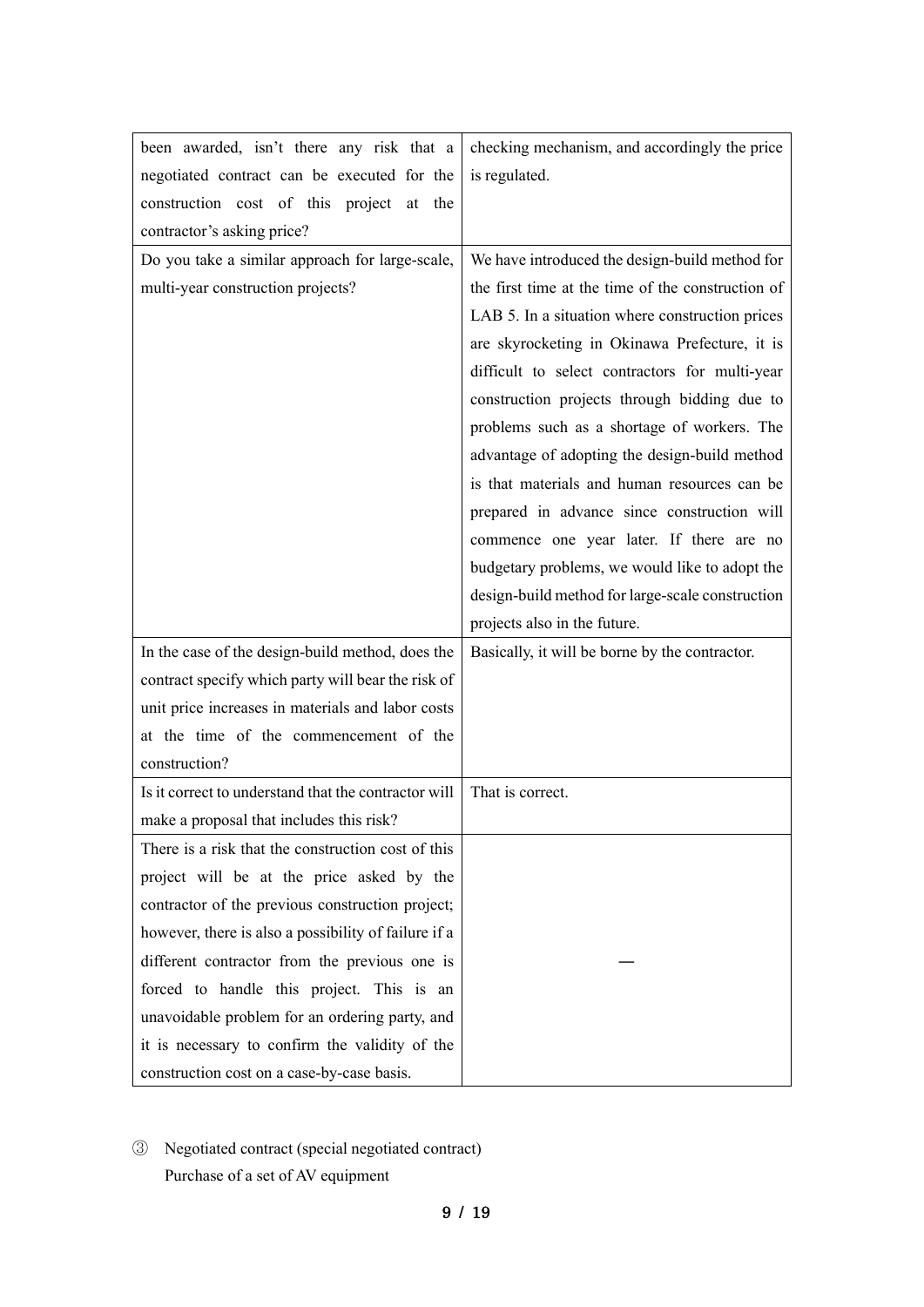<Explanation on the summary (provided by the secretariat)>

- 1. Summary of the contract
	- This project involves the purchase of new audio-visual equipment for the University's auditorium and two other rooms (C209/B250), as the equipment is aging or the manufacturers no longer supports them.
	- Since the rooms within the scope of this project is used as a venue for important events such as board meetings and graduation ceremonies, it is necessary to take all possible measures to manage the equipment.
	- This project includes the upgrade of the video conferencing system in B250 whose demand has increased due to the COVID-19 pandemic.
	- The existing audio-visual equipment is operated and managed by the Audiovisual Control and Management System (BiSS/CiSS) of Eizo System Co., Ltd., and the equipment to be purchased in this project is also to be managed by this system.
	- Since the sales channel of the Audio Visual Control and Management System (BiSS/CiSS) is limited to Fujisoft Incorporated, we signed a negotiated contract.
- 2. Target price
	- For the target price, we made a comparison with that of the identical product that was delivered to the University in the past; however, since the contract under comparison was for the purchase of a complete set of audio-visual equipment with a total value of 100 million yen or more, it was difficult to apply it to this project due to the difference in volume discounts.
	- We researched prices for the equipment on the internet as much as possible, and after taking into consideration the availability of warranties, shipping costs to Okinawa, and other factors, we determined that the reference quote amount was at a reasonable level.

| Opinions and comments of the                       | Explanation provided by the secretariat            |
|----------------------------------------------------|----------------------------------------------------|
| Committee                                          |                                                    |
| Is it correct to understand that this project is a | That is correct.                                   |
| replacement of existing equipment?                 |                                                    |
| Are the prices of the equipment procured in this   | The existing equipment was installed quite a       |
| project higher compared to those of the existing   | long time ago (for example, for a conference       |
| equipment?                                         | room C209, the equipment was installed in the      |
|                                                    | period between 2011 and 2012.). Therefore, it      |
|                                                    | was not possible to compare the procurement        |
|                                                    | prices in this project with the prices of the      |
|                                                    | existing equipment at the time of installation.    |
| You mean you don't know the costs of the AV        | In this project, not all of the existing equipment |

10 / 19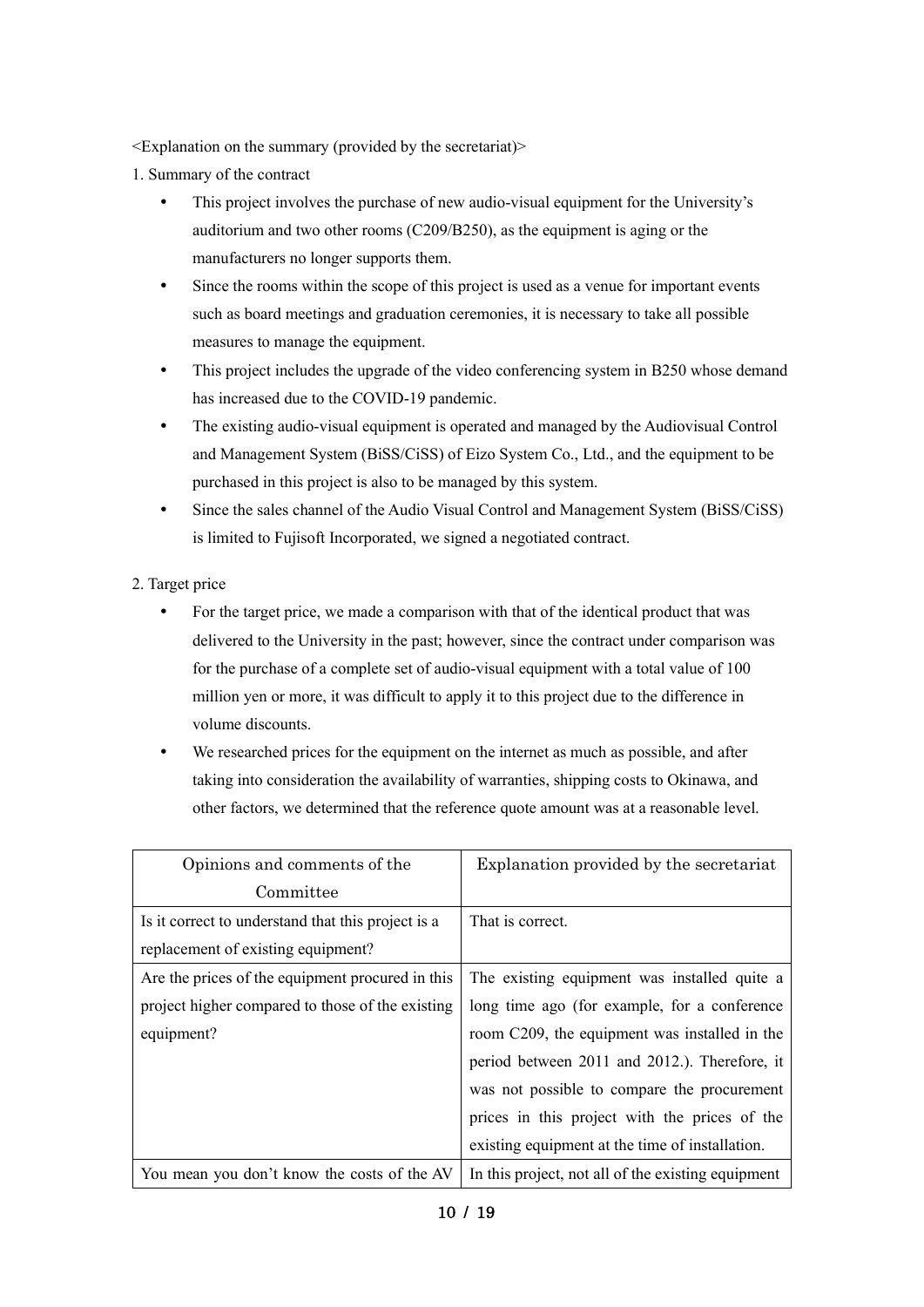| equipment installed in the conference room?        | was replaced, but some of the equipment in        |
|----------------------------------------------------|---------------------------------------------------|
|                                                    | each of the three conference rooms was            |
|                                                    | replaced due to their aging or the end of         |
|                                                    | manufacturers' support for them. Therefore, we    |
|                                                    | judged that it would be difficult to compare the  |
|                                                    | procurement prices in this project with the       |
|                                                    | procurement prices at the time when all the       |
|                                                    | existing equipment was installed at once.         |
| I would like to receive a detailed explanation on  | When estimating the target price of this project, |
| the fact that you were not able to receive volume  | we made comparison with the most recent           |
| discounts at the time of the procurement in this   | purchase of a complete set of audio-visual        |
| project.                                           | equipment for LAB 4, which was ordered a year     |
|                                                    | ago. Since the contract used for the comparison   |
|                                                    | was for a complete set of audio-visual            |
|                                                    | equipment installed in LAB 4, it was a            |
|                                                    | substantial quantity and the contract amount was  |
|                                                    | 100 million yen or more.                          |
|                                                    | Since the supplier of the complete set of audio-  |
|                                                    | visual equipment for LAB 4 and the contractor     |
|                                                    | for this project were the same, we asked the      |
|                                                    | contractor as to whether the discount rate on the |
|                                                    | list price for the complete set of audio-visual   |
|                                                    | equipment for LAB 4 could be applied also to      |
|                                                    | this project; however, we received a response     |
|                                                    | that the same volume discount cannot be applied   |
|                                                    | in this project.                                  |
| As the reason for a negotiated contract, it is     | That is correct.                                  |
| stated in the explanatory document that the        |                                                   |
| equipment to be procured in this project needs     |                                                   |
| to be integrated into the existing system, and     |                                                   |
| therefore the supplier shall be limited to the     |                                                   |
| existing system supplier, Fujisoft Incorporated.   |                                                   |
|                                                    |                                                   |
| According to the oral explanation, the core part   |                                                   |
| of the system is provided by Eizo System Co.,      |                                                   |
| Ltd., and the sales channel is limited to Fujisoft |                                                   |
| Incorporated, and therefore you executed a         |                                                   |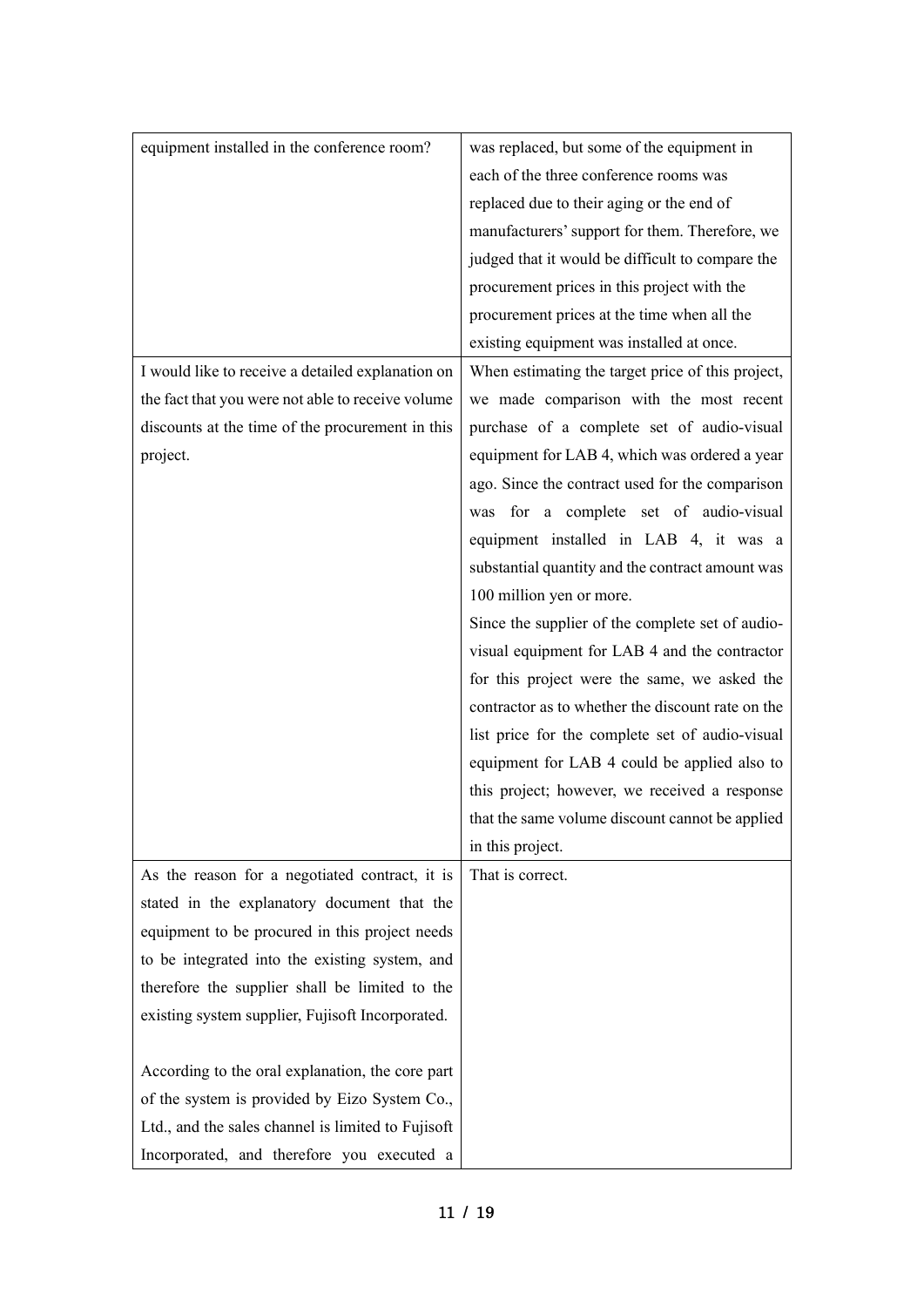| negotiated contract. Is it correct?                |                                                  |
|----------------------------------------------------|--------------------------------------------------|
|                                                    |                                                  |
| Have you considered the rationality of adopting    | The Audio Visual Section, which is in charge of  |
| the system of Eizo System Co., Ltd. also in this   | AV equipment, has considered the matter. I       |
| project?                                           | heard that the decision was made to replace only |
|                                                    | the equipment that is aging or the manufacturers |
|                                                    | no longer supports and continue using the        |
|                                                    | equipment that can be still used since the AV    |
|                                                    | equipment has to be managed within a limited     |
|                                                    | budget.                                          |
| I believe that the substantial reason for          |                                                  |
| adopting a negotiated contract for this project is |                                                  |
| to use the system of Eizo System Co., Ltd.         |                                                  |
|                                                    |                                                  |
| With regard to using the system of Eizo System     |                                                  |
| Co., Ltd., it would be better to clarify as to     |                                                  |
| whether the selection of a contractor should be    |                                                  |
| based on a negotiated contract or possibly         |                                                  |
| through a bidding process.                         |                                                  |
| This case is a typical example where there is      |                                                  |
| only one supplier.                                 |                                                  |
| If you make use of this case in the future, it     |                                                  |
| would be reasonable if the reason for selecting    |                                                  |
| the system when it is first introduced is that     |                                                  |
| there is no other one that meets the               |                                                  |
| specifications. It depends on whether you can      |                                                  |
| adopt a mechanism where you have options           |                                                  |
| when selecting a system and are not tied to a      |                                                  |
| vendor. A decision made when making your           |                                                  |
| first purchase is important.                       |                                                  |

④ Negotiated contract (special negotiated contract) Outsourcing of supply store operation and shared consumables supply management and operation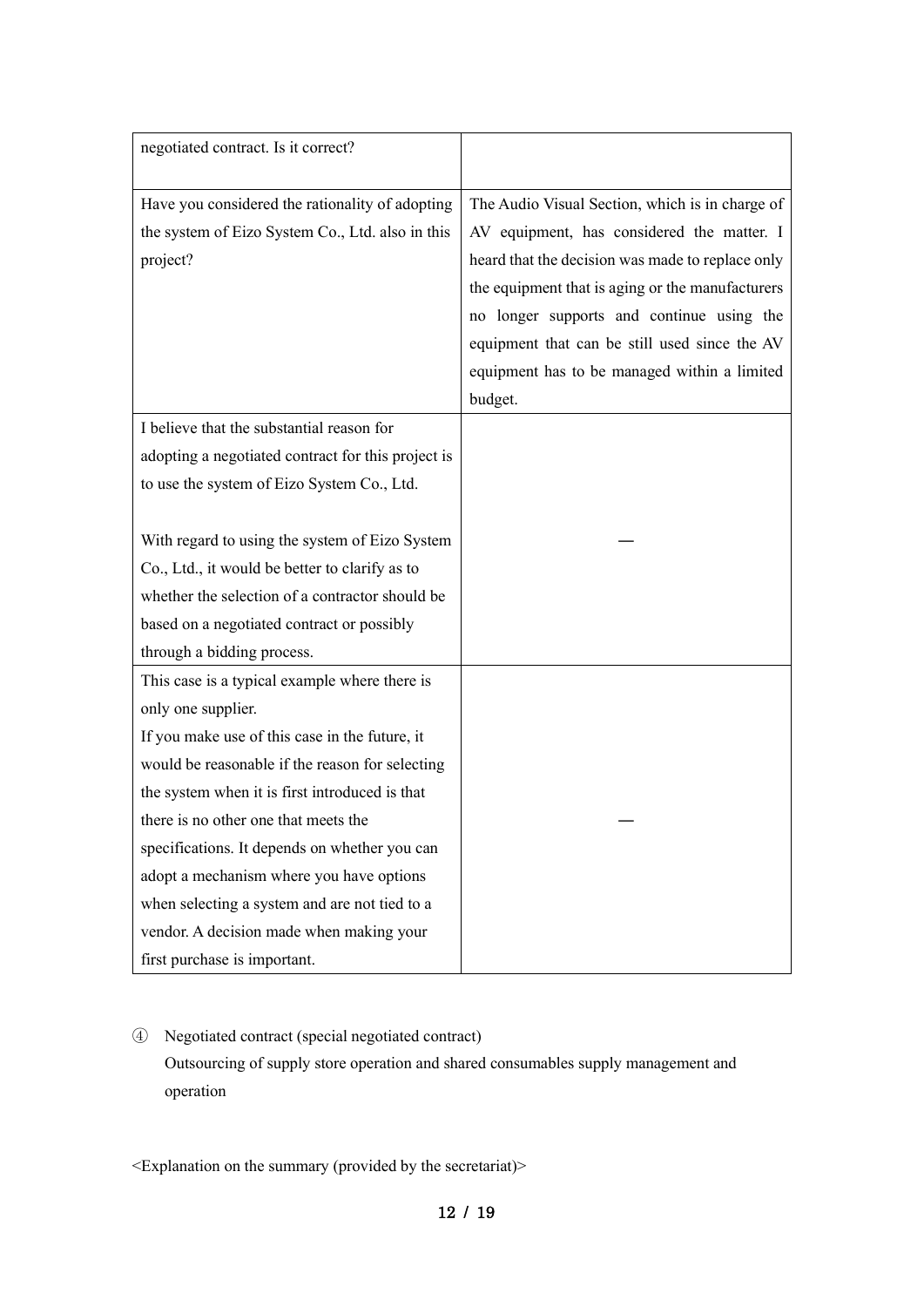- 1. Background of introducing the store and summary of the contract
	- A "supply store" is a store located in a corner of the campus that stocks and sells research consumables and other items so that researchers can purchase them quickly when they need them. It was initially introduced to overcome the University's disadvantage being located in Okinawa Prefecture.
	- This project is to outsource the operation of an on-campus supply store that stocks and sells consumables, equipment, and other items that meet the needs of research activities and administrative work for OIST staff, and the supply management and operation of shared consumables.
	- The supply store operation consists of two stores: the "On-Campus Store" that sells items such as research materials and the "Stationery Store" that sells items such as stationeries.
	- Until FY2019, the two stores were operated under separate contracts; however, at the time of the "on-campus store" planning competition in FY 2020, we selected a contractor through a competitive process on the premise of a maximum five-year contract, on the condition that a stationery store can be operated concurrently in the future.
	- In this project, the contract was renewed for a second year, integrating the former "Stationery Store".
- 2.Reason for a negotiated contract
	- We select vendors for multiple years based on Article 8, Paragraph 1, Item  $(2)$ , H) of the University's Detailed Stipulations for Multi-year Contracts and Multi-year Vendor Selection (Contracts for items required multi-year basis effect measurement such as contracts for management of the Supply Store), and conducts user questionnaires, etc. each fiscal year to determine whether or not to renew contracts based on the results of these questionnaires.
	- As a result of the evaluation, we were able to judge that the business implementation status was good, and therefore we renewed the contract in the form of a negotiated contract.

# 3.Target Price

- The target price was set based on the total amount of consumables and stationery for research, purchased in the previous fiscal year.
- For the products handled by the store, we compared the prices of some of the products with the prices on the internet in order to verify the validity of the prices set.
- As a result of the market research comparison, we determined that the prices of products provided to the University was at a reasonable level given the convenience of products that are readily available at any time and the shipping cost and lead time to Okinawa that could occur when ordering over the internet.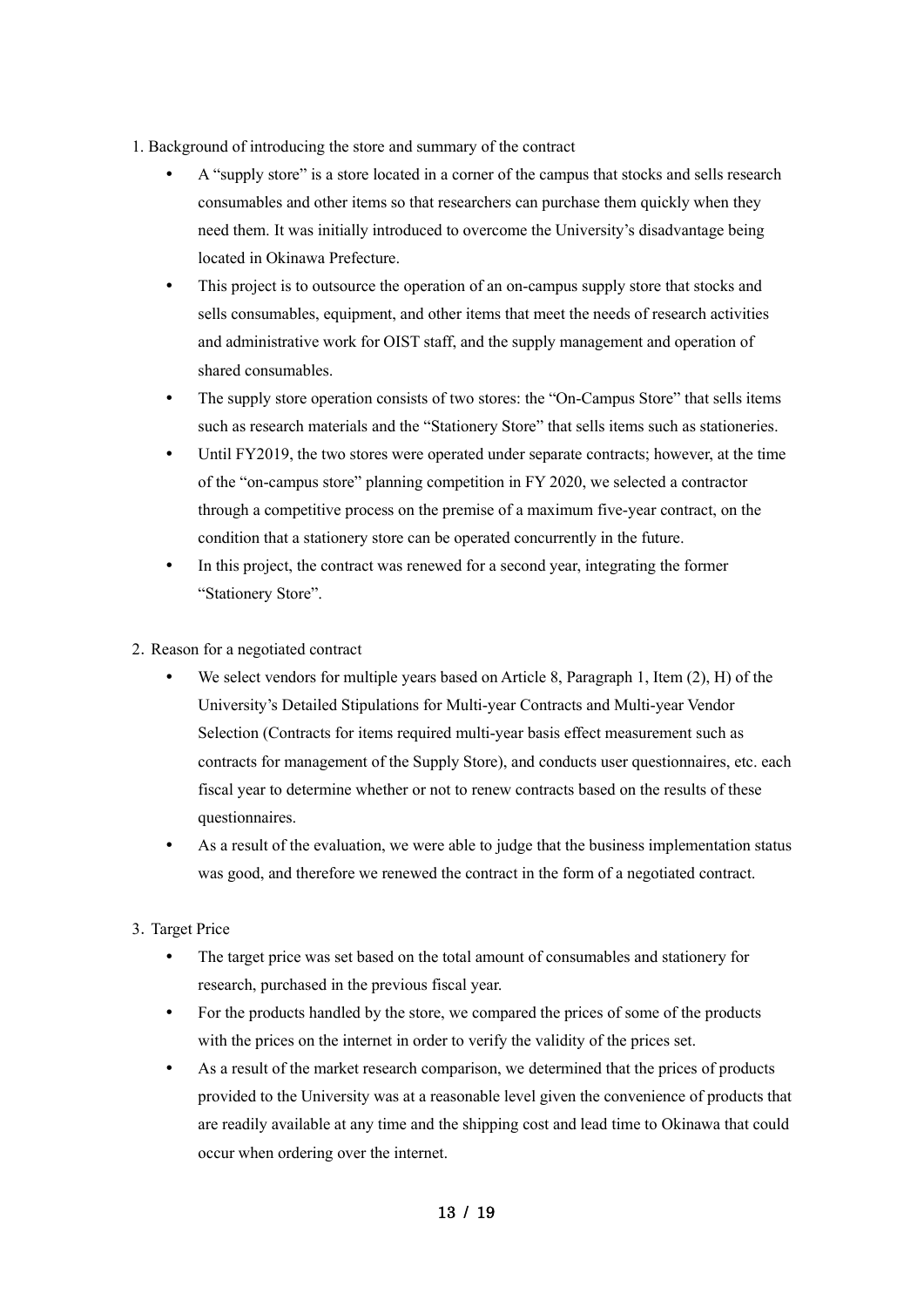| Opinions and comments of the                      | Explanation provided by the secretariat             |
|---------------------------------------------------|-----------------------------------------------------|
| Committee                                         |                                                     |
| I think it is quite an interesting approach.      | It is possible as we have already developed the     |
|                                                   | provisions for multi-year contracts.                |
| I understand that you renew the contract every    |                                                     |
| year in the form of a negotiated contract;        | As a disadvantage, if we simply execute a three-    |
| however, isn't it possible to execute a contract  | year or five-year contract, it may cause less       |
| for a period of three or five years from the      | tension on the part of the vendor. In this project, |
| beginning?                                        | we conduct a user questionnaire survey at the       |
|                                                   | end of each fiscal year to confirm the reputation   |
|                                                   | among researchers and other matters as to           |
|                                                   | whether the vendor's performance meets our          |
|                                                   | expectations, and if there are no problems, we      |
|                                                   | will renew the contract.                            |
| That is true; however, from the vendor's point of | We consider that there are some benefits from a     |
| view, there may be room for a discount if there   | long-term contract, if the project requires a       |
| is a guarantee for a three-year contract.         | certain amount of investment on the part of the     |
|                                                   | contractor. In this case, the store operator owns   |
|                                                   | a warehouse in Okinawa, and the project does        |
|                                                   | not require such a large investment. As the needs   |
|                                                   | of researchers for the supply store change due to   |
|                                                   | the progress of their research and changes of       |
|                                                   | their research units, the selection of items in the |
|                                                   | store is constantly being changed. The contract     |
|                                                   | is renewed every year with the intention of         |
|                                                   | conducting an annual review.                        |
| How do you determine the prices of individual     | The prices are set by the store operator.           |
| consumables?                                      | We ask them to keep the prices as equal to the      |
|                                                   | market prices as possible, and in some cases we     |
|                                                   | receive complaints about the prices; however, in    |
|                                                   | that case, we ask them to review the prices. In     |
|                                                   | addition, we have a liaison meeting with the        |
|                                                   | store operator at least once a month to have        |
|                                                   | opportunities to communicate our requests. We       |
|                                                   | both always devise ways to ensure that the          |
|                                                   | quality of our services does not deteriorate.       |
| In addition to the price of products, do you also | It is not a contract to separately pay outsourcing, |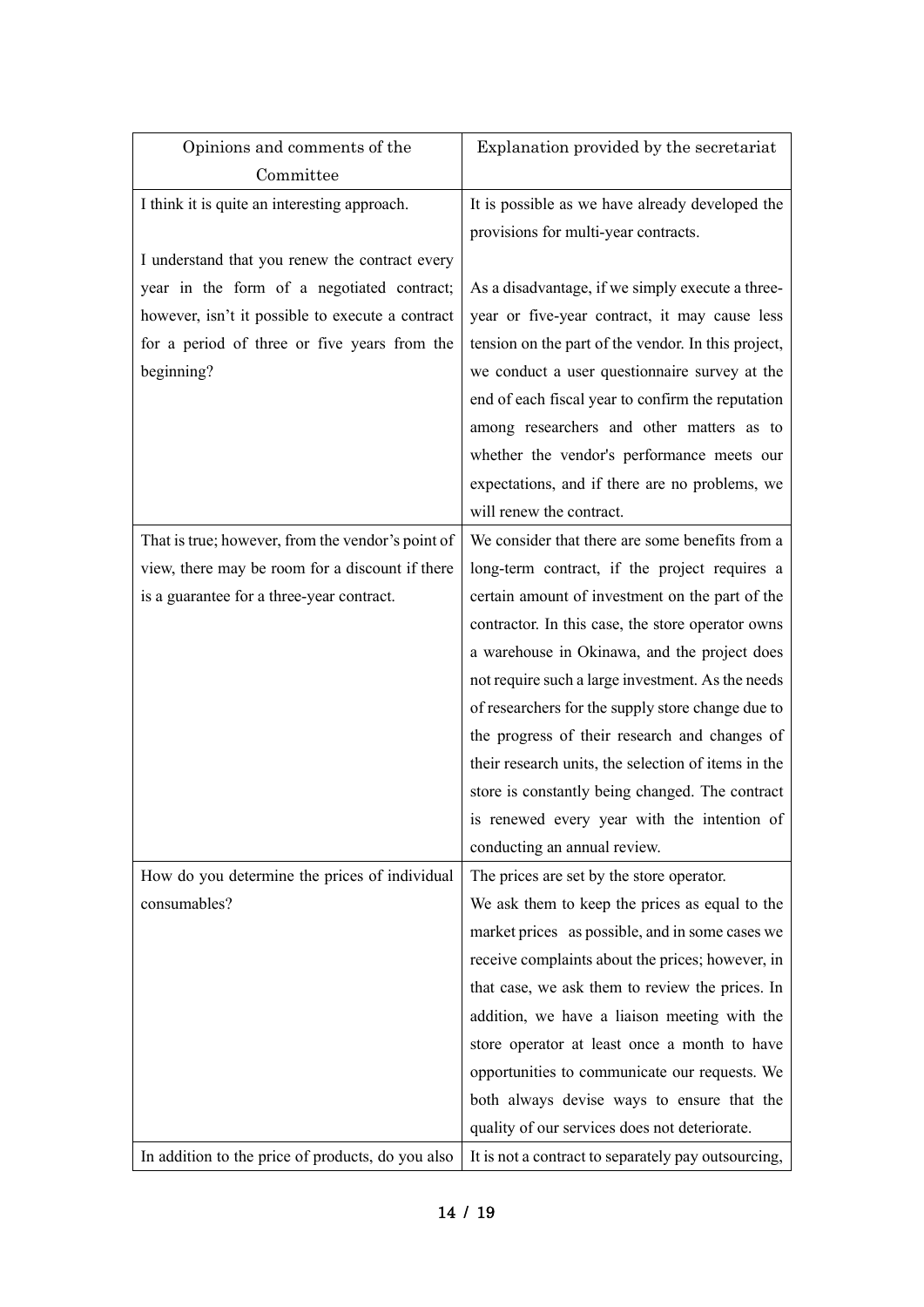| pay the running costs related to the operation of | operation, and other expenses, but rather                                                  |
|---------------------------------------------------|--------------------------------------------------------------------------------------------|
| the store to the store operator?                  | running costs such as labor costs are added to the                                         |
|                                                   | product prices. The store is open from 9:00 a.m.                                           |
|                                                   | to 5:00 p.m., and there are always one or two                                              |
|                                                   | store clerks in the store during the hours.                                                |
| In countries such as South Korea and the UK,      | As mentioned earlier, user evaluations are                                                 |
| they have created a supply store for the entire   | required for the renewal of the contract, and the                                          |
| country They have an efficient service that       | user questionnaire survey results are shown in                                             |
| handles everything from executing contracts       | the explanatory materials for reference. The                                               |
| with the most competitive vendor for each item    | survey results show that evaluation so far has                                             |
| for multiple years in advance, and selling        | been generally favorable.                                                                  |
| products to the ministries and agencies over the  |                                                                                            |
| web, to performing the accounting processing.     | In terms of convenience of procurement, there is                                           |
|                                                   | mechanism<br>for<br>purchasing<br>research<br>a                                            |
| I think a mechanism of the store in this project  | consumables and reagents online, separately                                                |
| is a smaller version of that; however, isn't it a | from this project. The data of purchases                                                   |
| hassle to renew the contract every year?          | researchers have made on vendor websites are                                               |
|                                                   | reflected in the University's accounting system                                            |
|                                                   |                                                                                            |
|                                                   | the next day.                                                                              |
| An alternative means to renewing contracts        | There is no outsourcing fee for this project, and                                          |
| every year, may be to change the contractor's     | we only pay for the products. We would like to                                             |
| compensation based on their performance if a      | consider some kind of incentive based on                                                   |
| multi-year contract is executed. I think there is | performance in the future.                                                                 |
| room for devising ways.                           |                                                                                            |
|                                                   | I think the method of considering contract It seems what researchers want most is easy and |
| renewal is good.                                  | quick delivery of necessary supplies so that they                                          |
|                                                   | can concentrate on their research activities.                                              |
| I think it will become better if the improvement  | Especially for office supplies, Amazon and other                                           |
| method mentioned by Mr. Tanaka is also            | online retailers are gaining momentum, and                                                 |
| considered.                                       | since their services are inexpensive and can be                                            |
|                                                   | obtained even in Okinawa without much                                                      |
| Unlike outsourced services where fixed costs are  | shipping<br>considering<br>costs, we<br>are<br>a a                                         |
| invested, I think this project comes down to      | fundamental review of the supply chain for                                                 |
| price and inventory, considering how much         | office supplies other than that for research.                                              |
| know-how can be gained through multiple years     |                                                                                            |
| of operation.                                     |                                                                                            |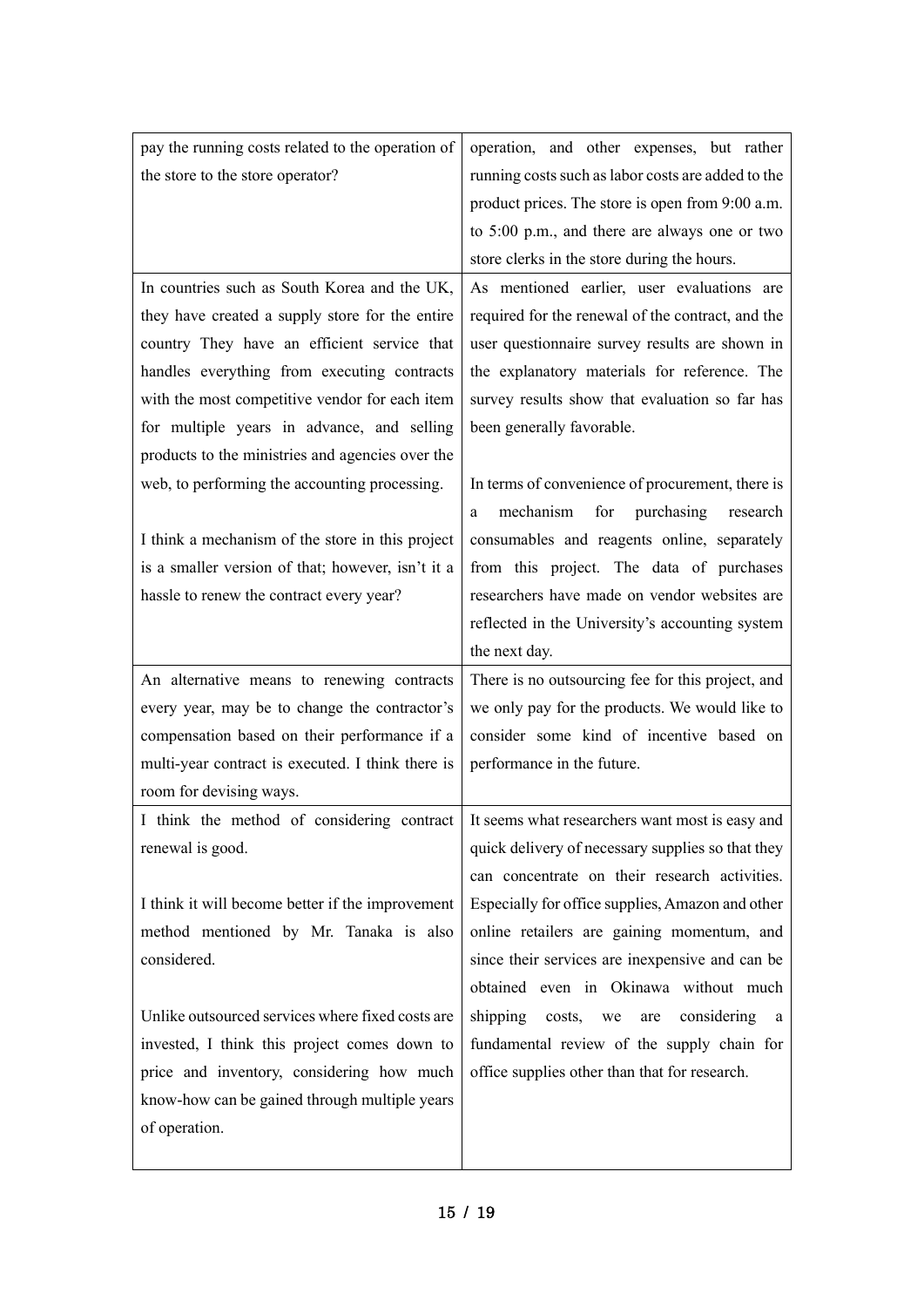| In addition to the user question aire survey, why   |                                                  |
|-----------------------------------------------------|--------------------------------------------------|
| don't you obtain quotes from vendors who can        |                                                  |
| provide similar services and compare them?          |                                                  |
| I think it is possible to reduce the administrative | The characteristics of our procurement are that  |
| cost of procurement by procuring regularly          | items we need for our research changes           |
| required items in bulk or placing orders with an    | according to the progress on our research and    |
| external party.                                     | that we tend to purchase many different kinds of |
|                                                     | items in small quantities.                       |
|                                                     |                                                  |
|                                                     | The supply store is one of the measures to deal  |
|                                                     | with this. For items that can be purchased in    |
|                                                     | bulk, we are devising ways by adopting unit      |
|                                                     | price contracts. We would like to also consider  |
|                                                     | increasing the number of channels<br>for         |
|                                                     | purchasing stationery and other items.           |

### (3) Report from OIST Financial Management Division

① Our Responses Towards the Budget Execution Examination by the Ministry of Finance (MOF)

- 1. Matters pointed out in the budget execution examination
	- In 2019, the University received a budget execution examination by the Ministry of Finance. At the examination, we received a recommendation to lower the bidding standard, which had previously been set at 5 million yen.
- 2. Our responses towards the budget execution examination by the Ministry of Finance
	- The lowering of the bidding standard has a huge practical impact, and therefore we established a working group within the University to examine the impact of the lowering and whether it would lead to cost reductions.
	- An analysis of the status of bidding projects for the two years of FY2016 and FY2017 revealed that the participants in these bidding processes and the discounts obtained from the bids differed significantly by category of procurement items.
	- While for construction work and non-research equipment such as furniture and computers, there were a relatively large number of bidders and discounts were obtained, for research equipment, the average number of bidders was as close as possible to 1.0 and the discount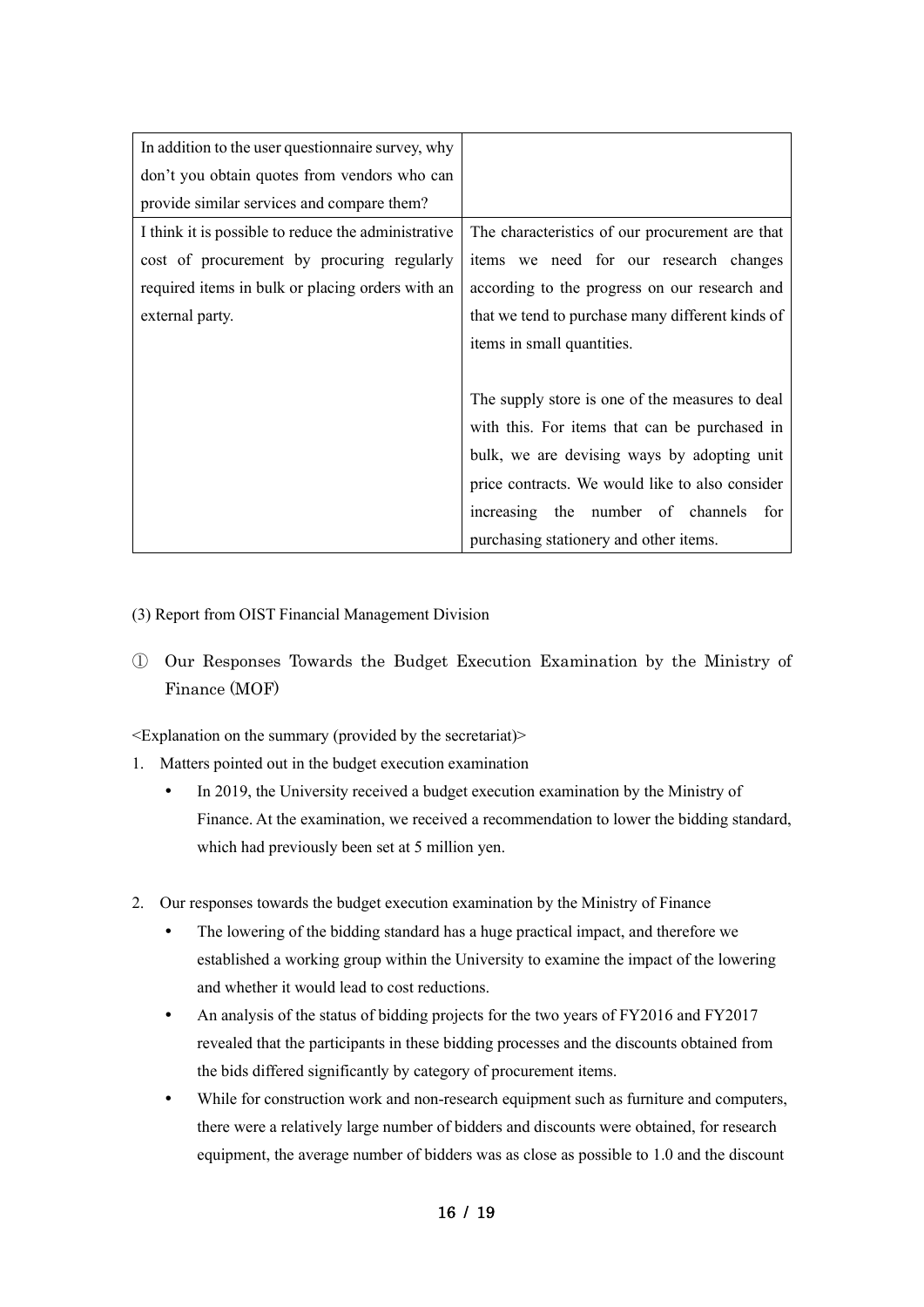rate was also as close as possible to 0, and accordingly there was almost no cost reduction through the competitive bidding.

- After that, we examined matters such as the impact of lowering the standard and whether or not the lowering from 5 million yen to 3 million yen would lead to cost reduction. As a result, given the situation where there is no discount for research equipment even if we conduct a bidding in the first place, we decided to leave the standard unchanged at 5 million yen in the case of procurement requested by research departments that place many orders for research equipment, and to lower the standard to 3 million yen in the case of procurement requested by non-research departments, and we lowered the standard in April 2021 after necessary procedures such as revision of the regulations were completed.
- If the standard is lowered from 5 million yen to 3 million yen, all the procurements in the amount range for which we had executed a negotiated contract before will be shifted to competitive bidding. Of the actual contracts executed in FY2018, there were 83 negotiated contracts in the range of 3 to 5 million yen. In a simulation, this number was multiplied by the reduction rate of bidding for each category, resulting in a reduction of 26 million yen if the same reduction rate could be expected after these contracts were shifted to bidding.
- We analyzed the status of actual bidding projects in the range of 3 to 5 million yen that took place in the period between April and August 2021. Although the total number of projects was only seven and accordingly was limited, within this range, the rate of reduction tended to be relatively high for asset and equipment costs (non-research equipment such as furniture and PCs) and consumable costs, as initially expected. As for construction costs, the discount rate was not as expected; however, this is because the discounts for construction projects of 3 to 5 million yen are smaller than those for larger construction projects of over 5 million yen from the perspective of volume discounting, since the value range is lower.
- In addition, since the number of man-hours required for administrative work naturally increase as a result of the transition from negotiated contracts to bidding, we also estimated an increase in the administrative cost in a simulation before the transition. This is an estimate of an increase of 6 man-hours per bidding if we shift to bidding, assuming 3,000 yen per hour for labor costs. While a reduction effect of approximately 2.6 million yen was obtained through the implementation of seven biddings, the increase in administrative costs was 0.126 million yen, and we observed that lowering the bidding standard had a positive effect.

| Opinions and comments of the                                                                   | Explanation provided by the secretariat |
|------------------------------------------------------------------------------------------------|-----------------------------------------|
| Committee                                                                                      |                                         |
| There are 11 "asset/goods expenses" before the   We obtained quotes from multiple vendors with |                                         |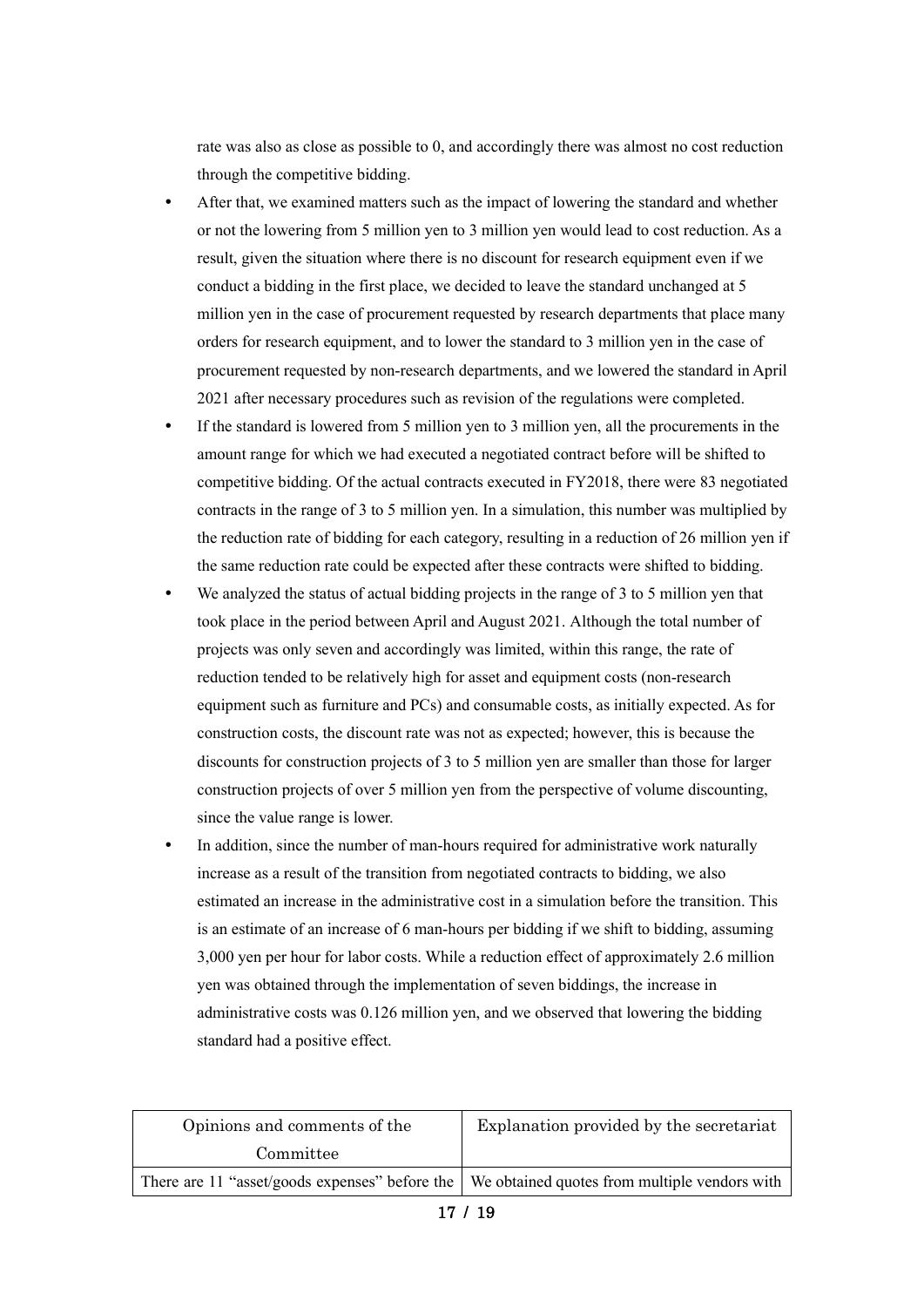| lowering the standard. How were they procured   | a track record of deliveries and executed a       |
|-------------------------------------------------|---------------------------------------------------|
| through negotiated contracts?                   | negotiated contract with the vendor that offered  |
|                                                 | the lowest price (quotation comparison).          |
| In the case of small projects, is there any     | Whether or not we can obtain a discount           |
| difference in results between competitive       | depends on the nature of assets or goods to be    |
| bidding and quote comparison?                   | procured; however, it is safe to say that         |
|                                                 | competitive bidding tends to cause more           |
|                                                 | tension among venders. Although there were        |
|                                                 | only three projects analyzed, the results of this |
|                                                 | analysis showed that the reduction rate was       |
|                                                 | high.                                             |
| If you continue to procure assets or goods at a | It is true that if the same item is procured at a |
| lower price through competition, will it have   | lower price, the amount of actual delivery will   |
| any impact on subsequent procurements?          | decrease. When we set the target price, we use    |
|                                                 | actual delivery records as a reference; however,  |
|                                                 | we have excluded actual "special discounts"       |
|                                                 | from a reference for the target price.            |
| Have you reported the results of your responses | At this point, we have not yet reported;          |
| towards the matters pointed out to the Ministry | however, we will report on our responses taken    |
| of Finance? Even though you will do the best    | so far at some point in the future.               |
| you can, if there are any matters to which you  |                                                   |
| cannot respond, I think you should report them. |                                                   |

# ② Reflection of matters pointed out by the Contract Review Committee and other matters

- 1.Status of reflection of matters pointed out so far and other matters
	- Contract Review Committee meetings have been held for many years. During the period, we have obtained and accumulated a considerable amount of advice and suggestions, which have been greatly utilized in many ways to improve the contract administration of the University.
	- Our specific achievements include the improvement of the method for calculating the evaluation value of the overall evaluation method, the introduction of multi-year contracts, and the introduction of a mechanism for incorporating the opinions of the private sector at the stage of determining construction specifications. We have also collected information on the efforts of other organizations, including other universities and private companies, on a continuous basis.